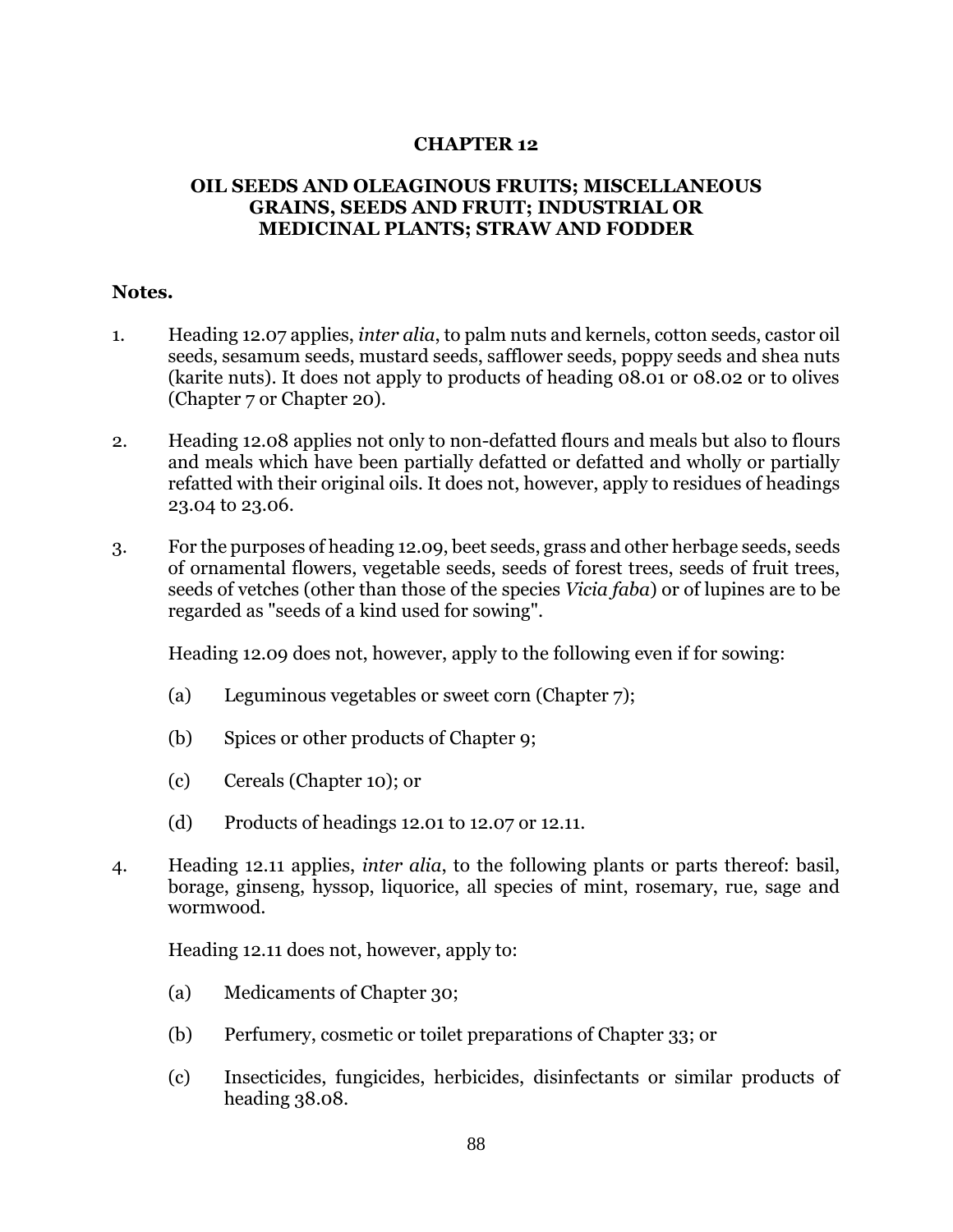- 5. For the purposes of heading 12.12, the term "seaweeds and other algae" does not include:
	- (a) Dead single-cell micro-organisms of heading 21.02;
	- (b) Cultures of micro-organisms of heading 30.02; or
	- (c) Fertilisers of heading 31.01 or 31.05.

## **1. Subheading Note.**

1. For the purposes of subheading 1205.10, the expression "low erucic acid, rape or colza seeds" means rape or colza seeds yielding a fixed oil which has an erucic acid content of less than 2% by weight and yielding a solid component which contains less than 30 micromoles of glucosinolates per gram.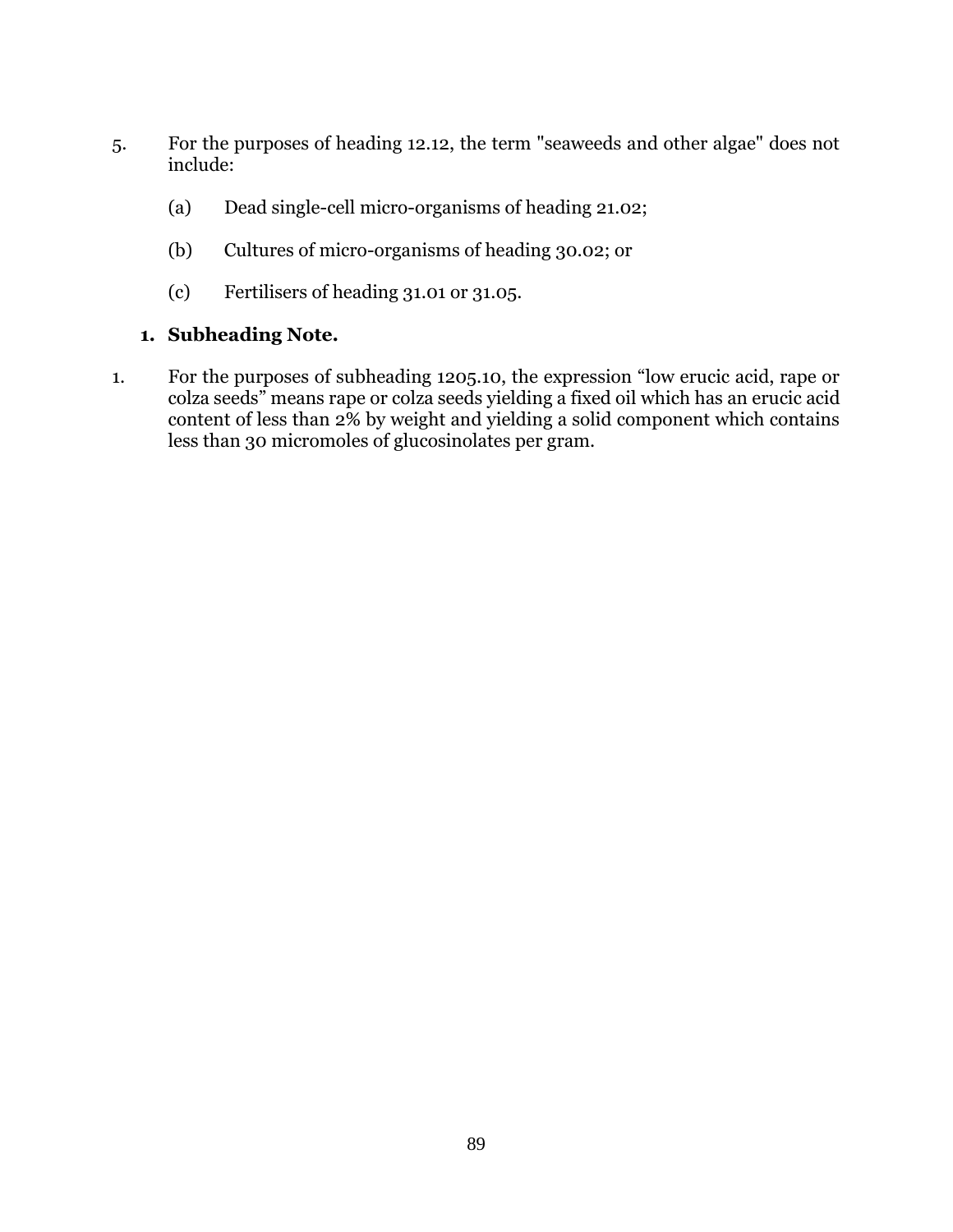| <b>HS</b> | <b>CET</b> | PR <sub>1</sub> | <b>DESCRIPTION OF GOODS</b>                                                              | <b>DUTY</b><br><b>RATE</b> | <b>UNIT</b>   | <b>SITC</b><br><b>REV4</b> |
|-----------|------------|-----------------|------------------------------------------------------------------------------------------|----------------------------|---------------|----------------------------|
| 12.01     |            |                 | Soya beans, whether or<br>not broken.                                                    |                            |               |                            |
| 1201.10   | 00         |                 | - Seed:                                                                                  |                            |               |                            |
| 1201.10   | 10         |                 | --- For sowing                                                                           | Free                       | $\mathrm{kg}$ | 222.21                     |
| 1201.10   | 90         |                 | $--$ Other                                                                               | Free                       | kg            | 222.29                     |
| 1201.90   | 00         |                 | - Other                                                                                  | Free                       | kg            | 222.29                     |
| 12.02     |            |                 | Ground-nuts, not<br>roasted or otherwise<br>cooked, whether or not<br>shelled or broken. |                            |               |                            |
| 1202.30   | 00         |                 | - Seed:                                                                                  |                            |               |                            |
| 1202.30   | 10         |                 | --- For sowing                                                                           | Free                       | kg            | 222.121                    |
| 1202.30   | 90         |                 | $--$ Other                                                                               | 40%                        | kg            | 222.129                    |
| 1202.40   |            |                 | - Other                                                                                  |                            |               |                            |
| 1202.41   | 00         |                 | - - In shell                                                                             | 40%                        | kg            | 222.11                     |
| 1202.42   | 00         |                 | - - Shelled, whether or<br>not broken                                                    | 40%                        | kg            | 222.129                    |
| 1203.00   | 00         |                 | Copra.                                                                                   | 40%                        | kg            | 223.1                      |
| 1204.00   | 00         |                 | Linseed, whether or not<br>broken.                                                       |                            |               |                            |
| 1204.00   | 10         |                 | --- For sowing                                                                           | Free                       | kg            | 223.41                     |
| 1204.00   | 90         |                 | $--$ Other                                                                               | Free                       | kg            | 223.49                     |
| 12.05     |            |                 | Rape or colza seeds,<br>whether or not broken.                                           |                            |               |                            |
| 1205.10   | 00         |                 | - Low erucic acid rape or<br>colza seeds:                                                |                            |               |                            |
| 1205.10   | 10         |                 | --- For sowing                                                                           | Free                       | $\rm kg$      | 222.611                    |
| 1205.10   | 20         |                 | $--$ Other                                                                               | Free                       | kg            | 222.612                    |
| 1205.90   | 00         |                 | - Other                                                                                  | Free                       | kg            | 222.619                    |
| 1206.00   | 00         |                 | <b>Sunflower seeds,</b><br>whether or not broken.                                        |                            |               |                            |
| 1206.00   | 10         |                 | --- For sowing                                                                           | Free                       | kg            | 222.41                     |
| 1206.00   | 90         |                 | $--$ Other                                                                               | Free                       | kg            | 222.49                     |
| 12.07     |            |                 | Other oil seeds and                                                                      |                            |               |                            |
|           |            |                 | oleaginous fruits,<br>whether or not broken.                                             |                            |               |                            |
| 1207.10   | 00         |                 | - Palm nuts and kernels:                                                                 |                            |               |                            |
| 1207.10   | 10         |                 | --- For sowing                                                                           | Free                       | kg            | 223.721                    |
| 1207.10   | 90         |                 | $--$ Other                                                                               | Free                       | kg            | 223.722                    |
| 1207.20   |            |                 | - Cotton seeds:                                                                          |                            |               |                            |
| 1207.21   | 00         |                 | - - Seeds:                                                                               |                            |               |                            |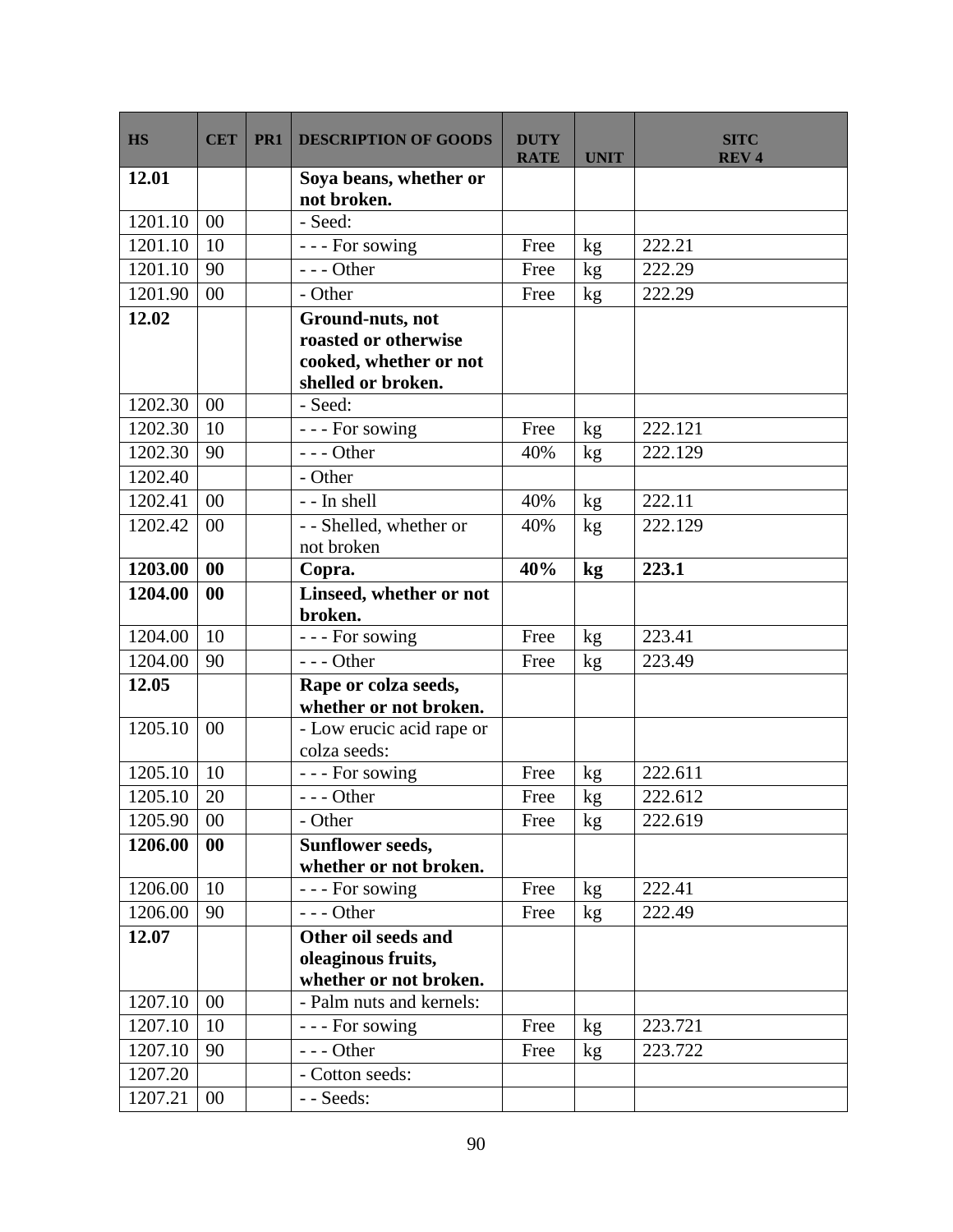| <b>HS</b> | <b>CET</b> | PR1 | <b>DESCRIPTION OF GOODS</b>                  | <b>DUTY</b><br><b>RATE</b> | <b>UNIT</b> | <b>SITC</b><br><b>REV4</b> |
|-----------|------------|-----|----------------------------------------------|----------------------------|-------------|----------------------------|
| 1207.21   | 10         |     | --- For sowing                               | Free                       | kg          | 222.31                     |
| 1207.21   | 90         |     | $--$ Other                                   | Free                       | kg          | 222.39                     |
| 1207.29   | 00         |     | - - Other                                    | Free                       | kg          | 223.39                     |
| 1207.30   | 00         |     | - Castor oil seeds:                          |                            |             |                            |
| 1207.30   | 10         |     | --- For sowing                               | Free                       | kg          | 223.741                    |
| 1207.30   | 90         |     | $--$ Other                                   | Free                       | kg          | 223.749                    |
| 1207.40   | 00         |     | - Sesamum seeds:                             |                            |             |                            |
| 1207.40   | 10         |     | --- For sowing                               | Free                       | kg          | 222.51                     |
| 1207.40   | 90         |     | $--$ Other                                   | Free                       | kg          | 222.59                     |
| 1207.50   | 00         |     | - Mustard seeds:                             |                            |             |                            |
| 1207.50   | 10         |     | --- For sowing                               | Free                       | kg          | 222.621                    |
| 1207.50   | 90         |     | $--$ Other                                   | Free                       | kg          | 222.629                    |
| 1207.60   | 00         |     | - Safflower (Carthamus<br>tinctorius seeds): |                            |             |                            |
| 1207.60   | 10         |     | --- For sowing                               | Free                       | kg          | 223.751                    |
| 1207.60   | 90         |     | $--$ Other                                   | Free                       | kg          | 223.759                    |
| 1207.70   | 00         |     | - Melon seeds:                               |                            |             |                            |
| 1207.70   | 10         |     | --- For sowing                               | Free                       | kg          | 223.761                    |
| 1207.70   | 90         |     | $--$ Other                                   | Free                       | kg          | 223.769                    |
| 1207.90   |            |     | - Other                                      |                            |             |                            |
| 1207.91   | 00         |     | - - Poppy seeds:                             |                            |             |                            |
| 1207.91   | 10         |     | --- For sowing                               | Free                       | kg          | 223.711                    |
| 1207.91   | 90         |     | $--$ Other                                   | Free                       | kg          | 223.719                    |
| 1207.99   | 00         |     | - - Other:                                   |                            |             |                            |
| 1207.99   | 10         |     | --- For sowing                               | Free                       | kg          | 223.73                     |
| 1207.99   | 90         |     | $--$ Other                                   | Free                       | kg          | 223.79                     |
| 12.08     |            |     | <b>Flours and meals of oil</b>               |                            |             |                            |
|           |            |     | seeds or oleaginous                          |                            |             |                            |
|           |            |     | fruits, other than those                     |                            |             |                            |
|           |            |     | of mustard.                                  |                            |             |                            |
| 1208.10   | 00         |     | - Of soya beans                              | 15%                        | kg          | 223.91                     |
| 1208.90   | 00         |     | - Other:                                     |                            |             |                            |
| 1208.90   | 10         |     | - - - Of ground-nuts                         | Free                       | $\rm kg$    | 223.92                     |
| 1208.90   | 20         |     | --- Of copra                                 | 15%                        | kg          | 223.93                     |
| 1208.90   | 30         |     | --- Of palm nuts or<br>kernels               | Free                       | kg          | 223.94                     |
| 1208.90   | 40         |     | - - - Of linseed                             | Free                       | kg          | 223.95                     |
| 1208.90   | 50         |     | --- Of cotton seeds                          | Free                       | kg          | 223.96                     |
| 1208.90   | 60         |     | --- Of castor oil seeds                      | Free                       | kg          | 223.97                     |
| 1208.90   | 90         |     | $--$ Other                                   | Free                       | kg          | 223.99                     |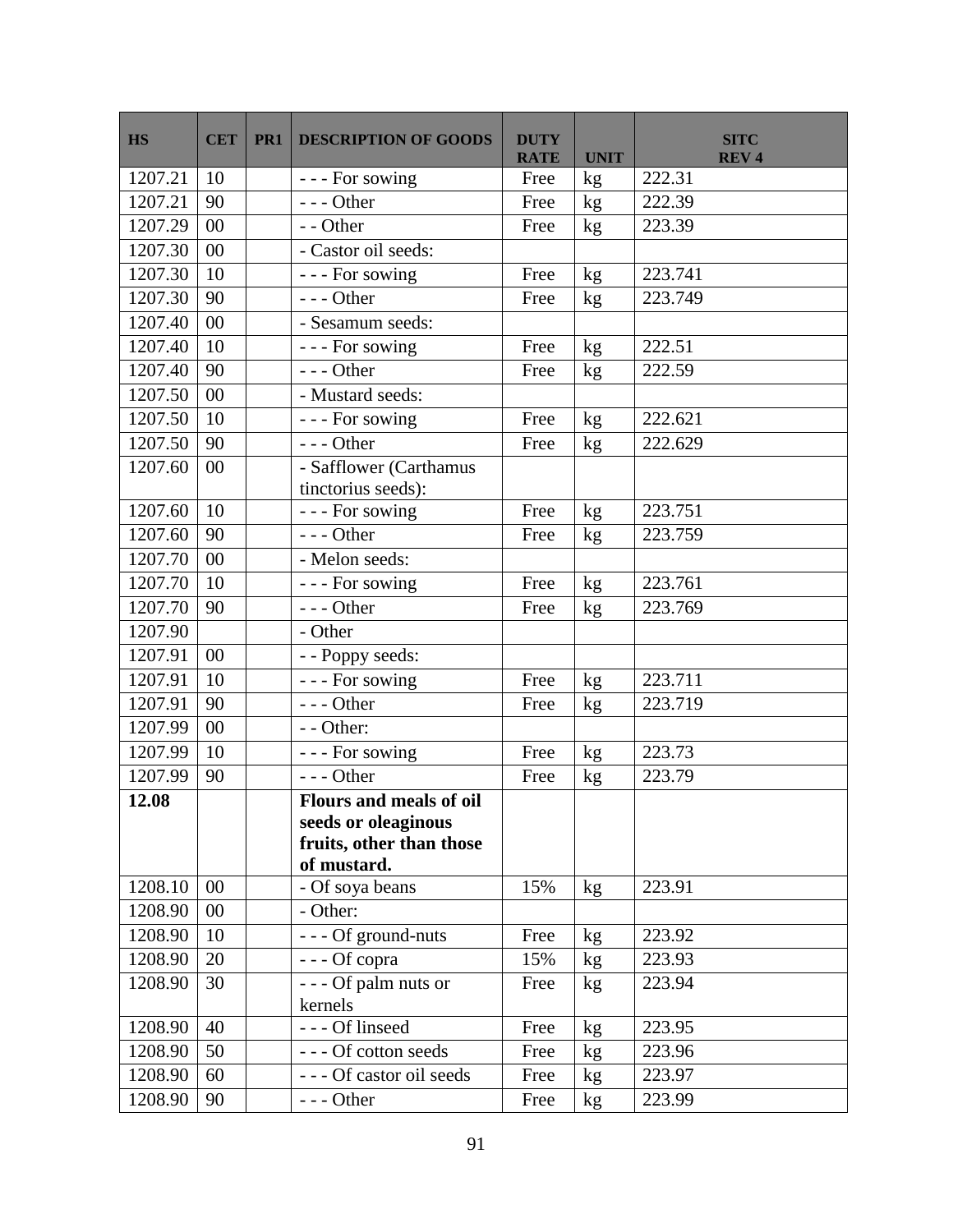| <b>HS</b> | <b>CET</b> | PR <sub>1</sub> | <b>DESCRIPTION OF GOODS</b>                                                                                                                                                                                                                 | <b>DUTY</b><br><b>RATE</b> | <b>UNIT</b> | <b>SITC</b><br><b>REV4</b> |
|-----------|------------|-----------------|---------------------------------------------------------------------------------------------------------------------------------------------------------------------------------------------------------------------------------------------|----------------------------|-------------|----------------------------|
| 12.09     |            |                 | Seeds, fruit and spores,<br>of a kind used for<br>sowing.                                                                                                                                                                                   |                            |             |                            |
| 1209.10   | 00         |                 | - Sugar beet seeds                                                                                                                                                                                                                          | Free                       | kg          | 292.52                     |
| 1209.20   |            |                 | - Seeds of forage plants:                                                                                                                                                                                                                   |                            |             |                            |
| 1209.21   | 00         |                 | - - Lucerne (alfalfa) seeds                                                                                                                                                                                                                 | Free                       | kg          | 292.521                    |
| 1209.22   | 00         |                 | - - Clover (Trifolium<br>spp.) seeds                                                                                                                                                                                                        | Free                       | kg          | 292.522                    |
| 1209.23   | 00         |                 | - - Fescue seeds                                                                                                                                                                                                                            | Free                       | kg          | 292.523                    |
| 1209.24   | 00         |                 | - - Kentucky blue grass<br>(Poa pratensis L.) seeds                                                                                                                                                                                         | Free                       | kg          | 292.524                    |
| 1209.25   | 00         |                 | - - Rye grass (Lolium<br>multiflorum Lam.,<br>Lolium perenne L.) seeds                                                                                                                                                                      | Free                       | kg          | 292.525                    |
| 1209.29   | 00         |                 | - - Other                                                                                                                                                                                                                                   | Free                       | kg          | 292.529                    |
| 1209.30   | 00         |                 | - Seeds of herbaceous<br>plants cultivated<br>principally for their<br>flowers                                                                                                                                                              | Free                       | kg          | 292.53                     |
| 1209.90   |            |                 | - Other:                                                                                                                                                                                                                                    |                            |             |                            |
| 1209.91   | 00         |                 | - - Vegetable seeds                                                                                                                                                                                                                         | Free                       | kg          | 292.541                    |
| 1209.99   | 00         |                 | - - Other                                                                                                                                                                                                                                   | Free                       | kg          | 292.59                     |
| 12.10     |            |                 | Hop cones, fresh or<br>dried, whether or not<br>ground, powdered or in<br>the form of pellets;<br>lupulin.                                                                                                                                  |                            |             |                            |
| 1210.10   | 00         |                 | - Hop cones, neither<br>ground nor powdered nor<br>in the form of pellets                                                                                                                                                                   | Free                       | kg          | 054.841                    |
| 1210.20   | 00         |                 | - Hop cones, ground,<br>powdered or in the form<br>of pellets; lupulin                                                                                                                                                                      | Free                       | kg          | 054.842                    |
| 12.11     |            |                 | Plants and parts of<br>plants (including seeds<br>and fruits), of a kind<br>used primarily in<br>perfumery, in<br>pharmacy or for<br>insecticidal, fungicidal<br>or similar purposes,<br>fresh, chilled, frozen or<br>dried, whether or not |                            |             |                            |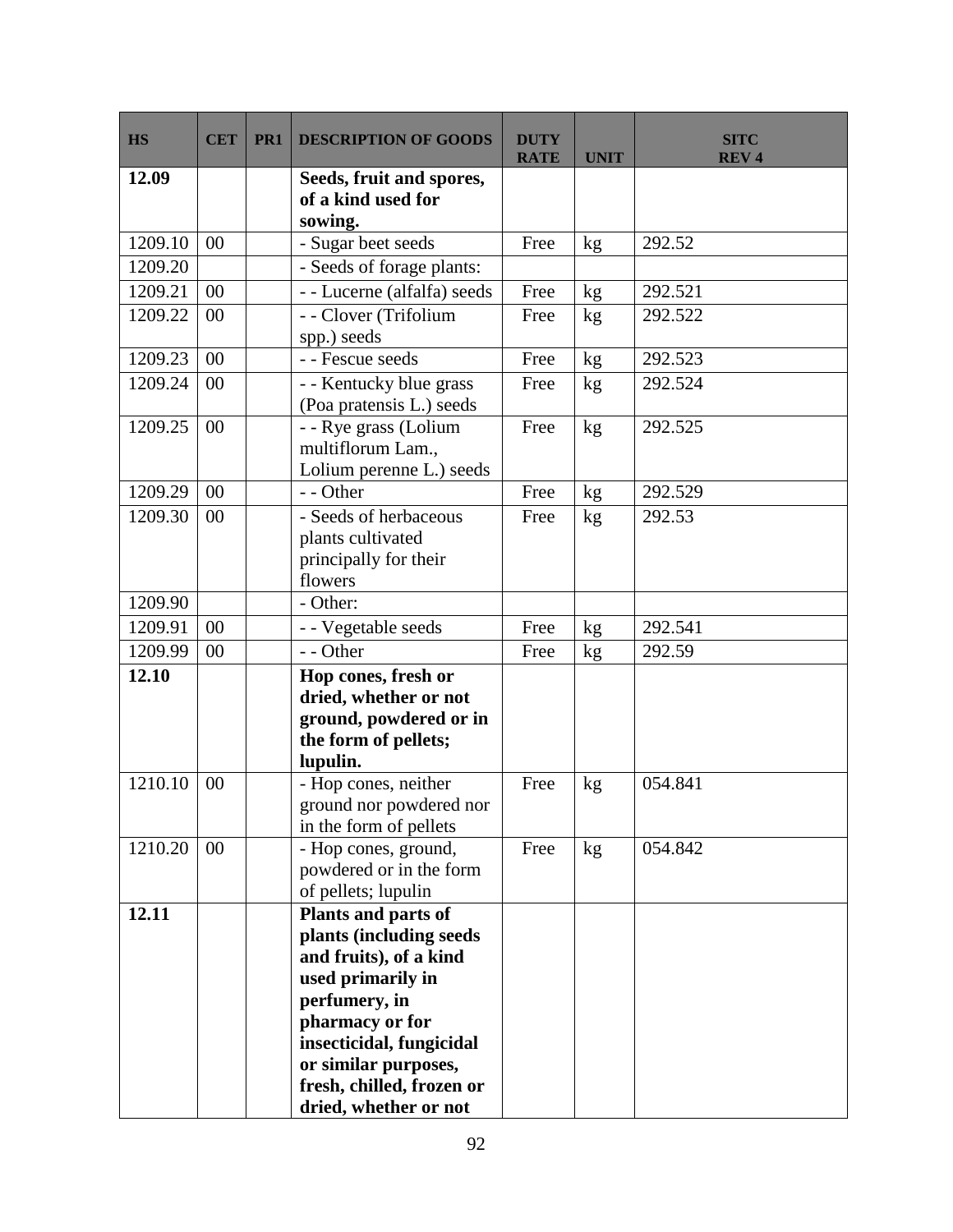| <b>HS</b> | <b>CET</b> | PR1 | <b>DESCRIPTION OF GOODS</b>               | <b>DUTY</b><br><b>RATE</b> | <b>UNIT</b>   | <b>SITC</b><br><b>REV4</b> |
|-----------|------------|-----|-------------------------------------------|----------------------------|---------------|----------------------------|
|           |            |     | cut, crushed or                           |                            |               |                            |
|           |            |     | powdered.                                 |                            |               |                            |
| 1211.20   | 00         |     | - Ginseng roots                           | Free                       | kg            | 292.42                     |
| 1211.30   | 00         |     | - Coca leaf                               | Free                       | $\mathrm{kg}$ | 292.43                     |
| 1211.40   | 00         |     | - Poppy straw                             | Free                       | kg            | 292.44                     |
| 1211.50   | 00         |     | - Ephedra                                 | Free                       | kg            | 292.44                     |
| 1211.90   | 00         |     | - Other:                                  |                            |               |                            |
| 1211.90   | 10         |     | --- Tonka beans                           | Free                       | kg            | 292.491                    |
| 1211.90   | 20         |     | - - - Sarsaparilla                        | Free                       | kg            | 292.492                    |
| 1211.90   | 30         |     | --- Aloe vera                             | Free                       | kg            | 292.493                    |
| 1211.90   | 40         |     | - Quassia chips                           | Free                       | kg            | 292.494                    |
| 1211.90   | 90         |     | $--$ Other                                | Free                       | kg            | 292.499                    |
| 12.12     |            |     | Locust beans, seaweeds                    |                            |               |                            |
|           |            |     | and other algae, sugar                    |                            |               |                            |
|           |            |     | beet and sugar cane,                      |                            |               |                            |
|           |            |     | fresh, chilled, frozen or                 |                            |               |                            |
|           |            |     | dried, whether or not                     |                            |               |                            |
|           |            |     | ground; fruit stones and                  |                            |               |                            |
|           |            |     | kernels and other                         |                            |               |                            |
|           |            |     | vegetable products                        |                            |               |                            |
|           |            |     | (including unroasted                      |                            |               |                            |
|           |            |     | chicory roots of the<br>variety Cichorium |                            |               |                            |
|           |            |     | intybus sativum) of a                     |                            |               |                            |
|           |            |     | kind used primarily for                   |                            |               |                            |
|           |            |     | human consumption,                        |                            |               |                            |
|           |            |     | not elsewhere specified                   |                            |               |                            |
|           |            |     | or included.                              |                            |               |                            |
| 1212.20   |            |     | - Seaweeds and other                      |                            |               |                            |
|           |            |     | algae                                     |                            |               |                            |
| 1212.21   | 00         |     | - - Fit for human                         | Free                       | kg            | 292.97                     |
|           |            |     | consumption                               |                            |               |                            |
| 1212.29   | 00         |     | - - Other                                 | Free                       | $\rm kg$      | 292.97                     |
| 1212.90   |            |     | - Other:                                  |                            |               |                            |
| 1212.91   | $00\,$     |     | - - Sugar beet                            | 10%                        | kg            | 054.87                     |
| 1212.92   | 00         |     | - - Locust beans (carob)                  | Free                       | kg            | 054.899                    |
| 1212.93   | 00         |     | - - Sugar cane                            | Free                       | kg            | 054.88                     |
| 1212.94   | 00         |     | - - Chicory roots                         | Free                       | kg            | 954.892                    |
| 1212.99   | 00         |     | - - Other                                 |                            |               |                            |
| 1212.99   | 20         |     | - - - Mauby bark                          | Free                       | kg            | 054.893                    |
| 1212.99   | 90         |     | $--$ Other                                | Free                       | kg            | 054.899                    |